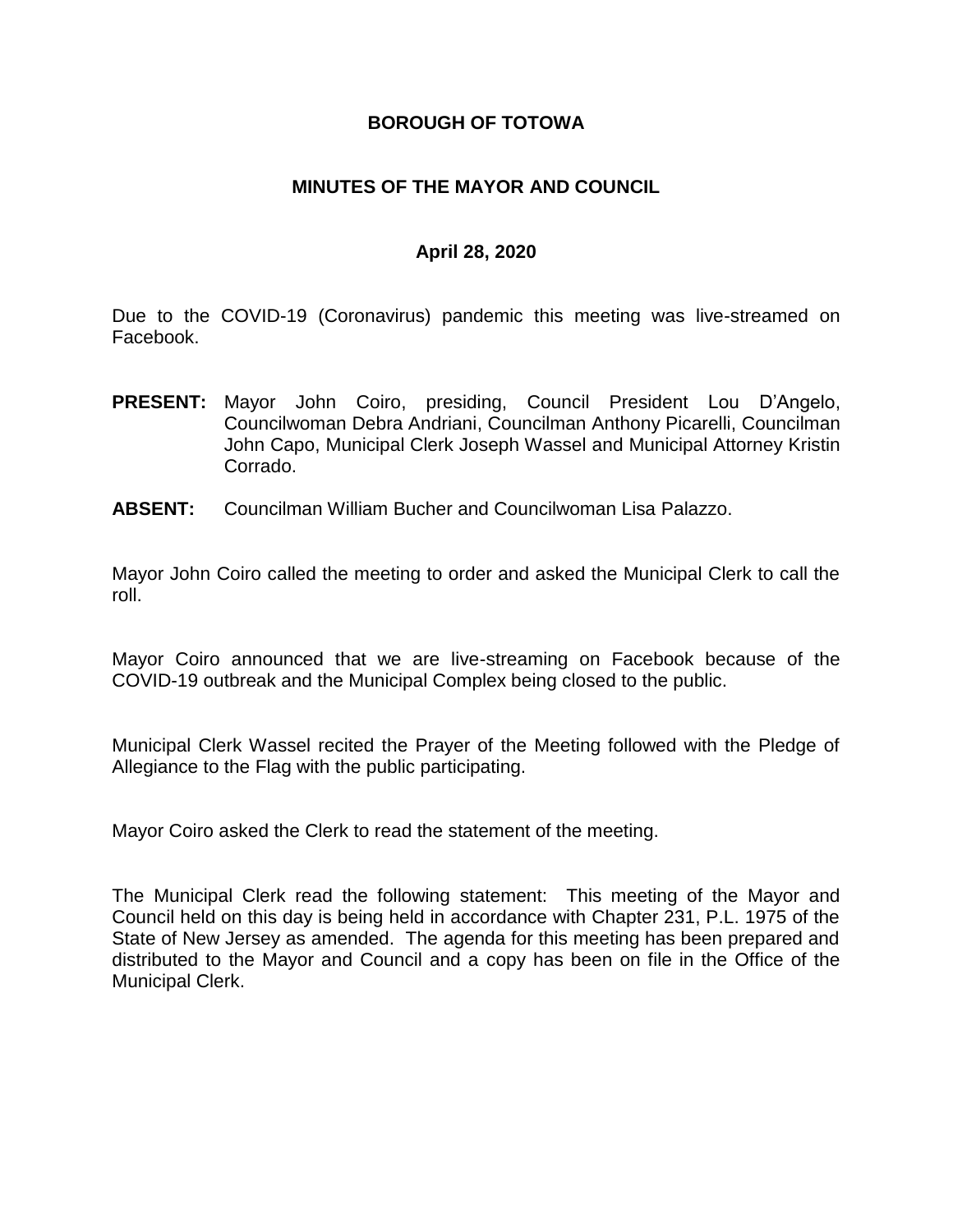There was a motion by Councilman D'Angelo, seconded by Councilwoman Andriani to dispense with the regular order of business in order to hold a public hearing on Ordinance No. 04-2020 as advertised. On roll call vote, all members of the Council present voted in the affirmative.

Municipal Clerk Wassel announced that Ordinance No. 04-2020 has been advertised for public hearing for Tuesday, April 28, 2020.

Municipal Clerk Wassel read the legal notice and the title of Ordinance No. 04-2020.

There was a motion by Councilman D'Angelo, seconded by Councilwoman Andriani to open the public hearing. On roll call vote, all members of the Council present voted in the affirmative.

## CITIZENS HEARD:

Mayor Coiro announced that we have not received any emailed questions pertaining to Ordinance No. 04-2020.

There was a motion by Councilman D'Angelo, seconded by Councilwoman Andriani to close the public hearing. On roll call vote, all members of the Council present voted in the affirmative.

Municipal Clerk Wassel read Ordinance No. 04-2020 by title:

## **ORDINANCE NO. 04-2020**

### **AN ORDINANCE TO AMEND THE CODE OF THE BOROUGH OF TOTOWA CHAPTER 75 ENTITLED "POLICE DEPARTMENT", ARTICLE III, "COMPOSITION OF DEPARTMENT", SECTION 75-4, "FULL-TIME AND PERMANENT PERSONNEL" AND ARTICLE IV, "SALARIES", SECTION 75-6, "SALARIES AND COMPENSATION"**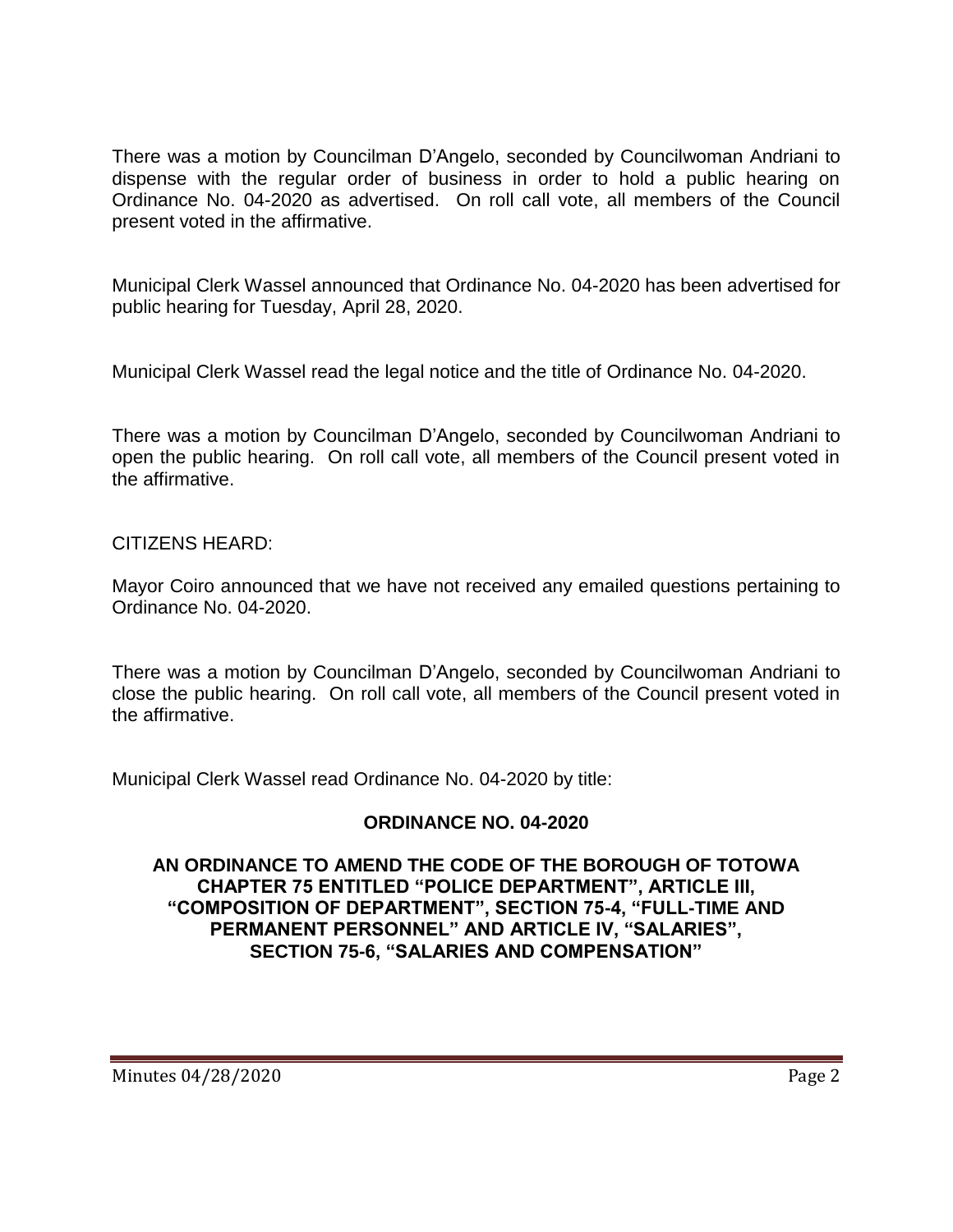There was a motion by Councilman D'Angelo, seconded by Councilwoman Andriani to adopt Ordinance No. 04-2020 on second and final reading. On roll call vote, all members of the Council present voted in the affirmative.

There was a motion by Councilman D'Angelo, seconded by Councilwoman Andriani to revert to the regular order of business. On roll call vote, all members of the Council present voted in the affirmative.

Mayor Coiro asked if any members of the Council, the Municipal Clerk or the Municipal Attorney wished to address the Council.

There were no reports.

#### CITIZENS HEARD:

Mayor Coiro announced that we have not received any emailed questions through 7:30 p.m.

There was a motion by Councilman D'Angelo, seconded by Councilman Picarelli to approve the Minutes of the Mayor and Council for the meeting of April 14, 2020. On roll call vote, all members of the Council present voted in the affirmative. Councilwoman Andriani abstained from the voting.

### COMMITTEE ON FINANCE:

There was a motion by Councilman Picarelli, seconded by Councilman D'Angelo to approve Resolution No. 2020-10 for the payment of bills. On roll call vote, all members of the Council present voted in the affirmative.

There was a motion by Councilman Picarelli, seconded by Councilman D'Angelo to adopt the following Resolution Extending The Grace Period To June 1, 2020 For Payment Of The Second Quarter Property Taxes. On roll call vote, all members of the Council present voted in the affirmative.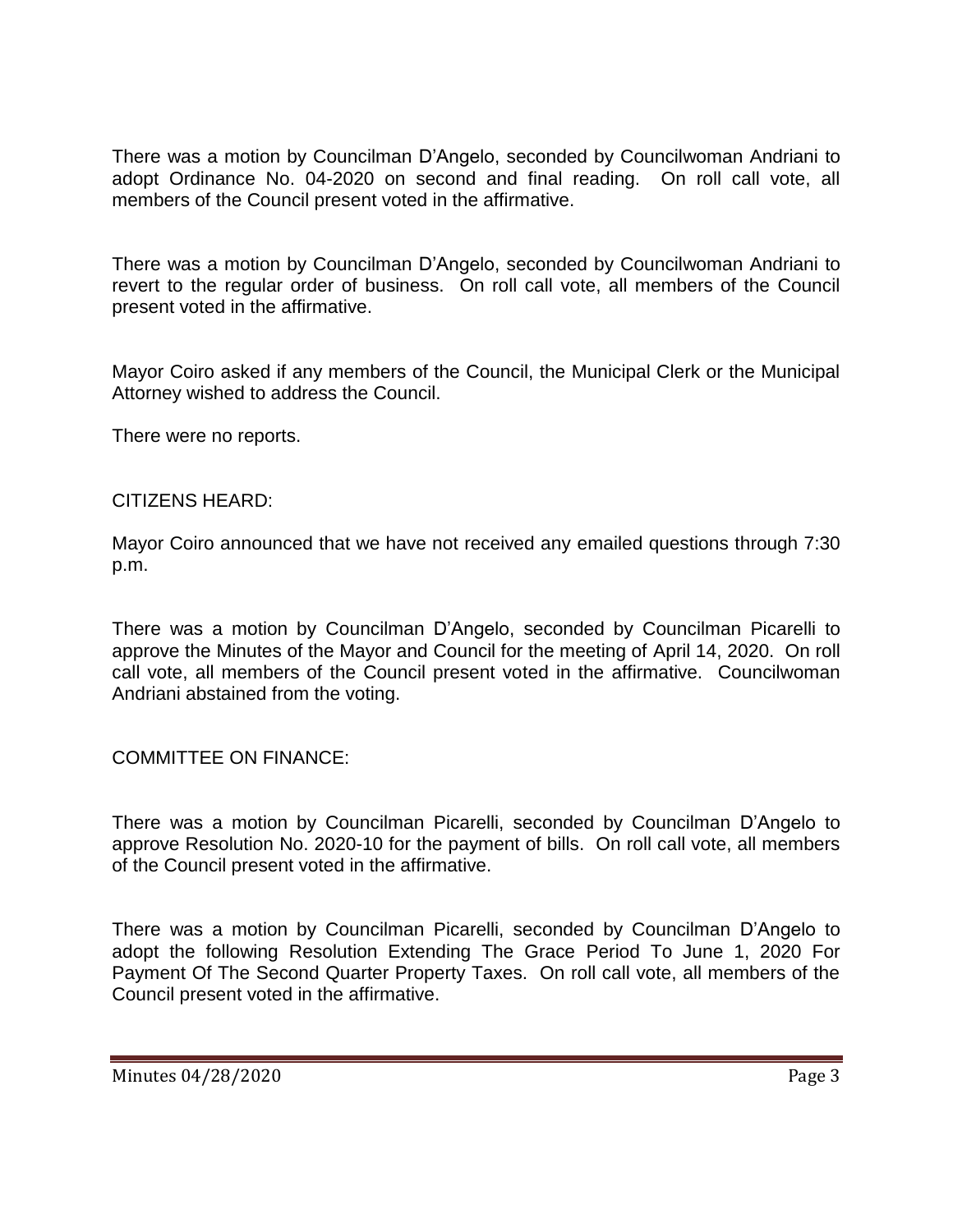## RESOLUTION NO. 55-2020

#### RESOLUTION EXTENDING THE GRACE PERIOD TO JUNE 1, 2020 FOR PAYMENT OF THE SECOND QUARTER PROPERTY TAXES

WHEREAS, the second quarter tax payment is normally due on May 1, with a 10 day grace period; and

WHEREAS, New Jersey Governor Philip D. Murphy, on April 28, 2020 issued Executive Order No. 130 which permits any governing body of a municipality to adopt a resolution instituting a grace period concluding on a date no later than June 1, 2020 for the payment of second quarter property taxes; and

WHEREAS, due to the COVID-19 pandemic and the State and Federal declarations of a major disaster throughout New Jersey, the Governing Body of the Borough of Totowa wishes to extend the grace period for second quarter 2020 taxes to June 1, 2020 to allow residents who have been affected more time to be able to pay their bills; and

WHEREAS, the Governing Body has decided to grant our taxpayers this additional time to pay their taxes due to these unforeseen circumstances.

NOW, THEREFORE, BE IT RESOLVED, that the Governing Body of the Borough of Totowa, in the County of Passaic, New Jersey do hereby extend the grace period for the second quarter 2020 taxes to June 1, 2020, which is inclusive of the 10 day grace period.

BE IT FURTHER RESOLVED, that tax payments received after the extended grace period of June 1, 2020 will be charged interest back to the original due date of May 1, 2020 as required by law.

BE IT FURTHER RESOLVED, that the Municipal Clerk shall notify the Director of the Division of Local Government Services in the Department of Community Affairs of any resolution instituting an extended grace period adopted under authority of Executive Order No. 130 not later than the third business day next following the municipal governing body's adoption of the resolution.

COMMITTEE ON PUBLIC SAFETY:

There was no report.

Minutes 04/28/2020 Page 4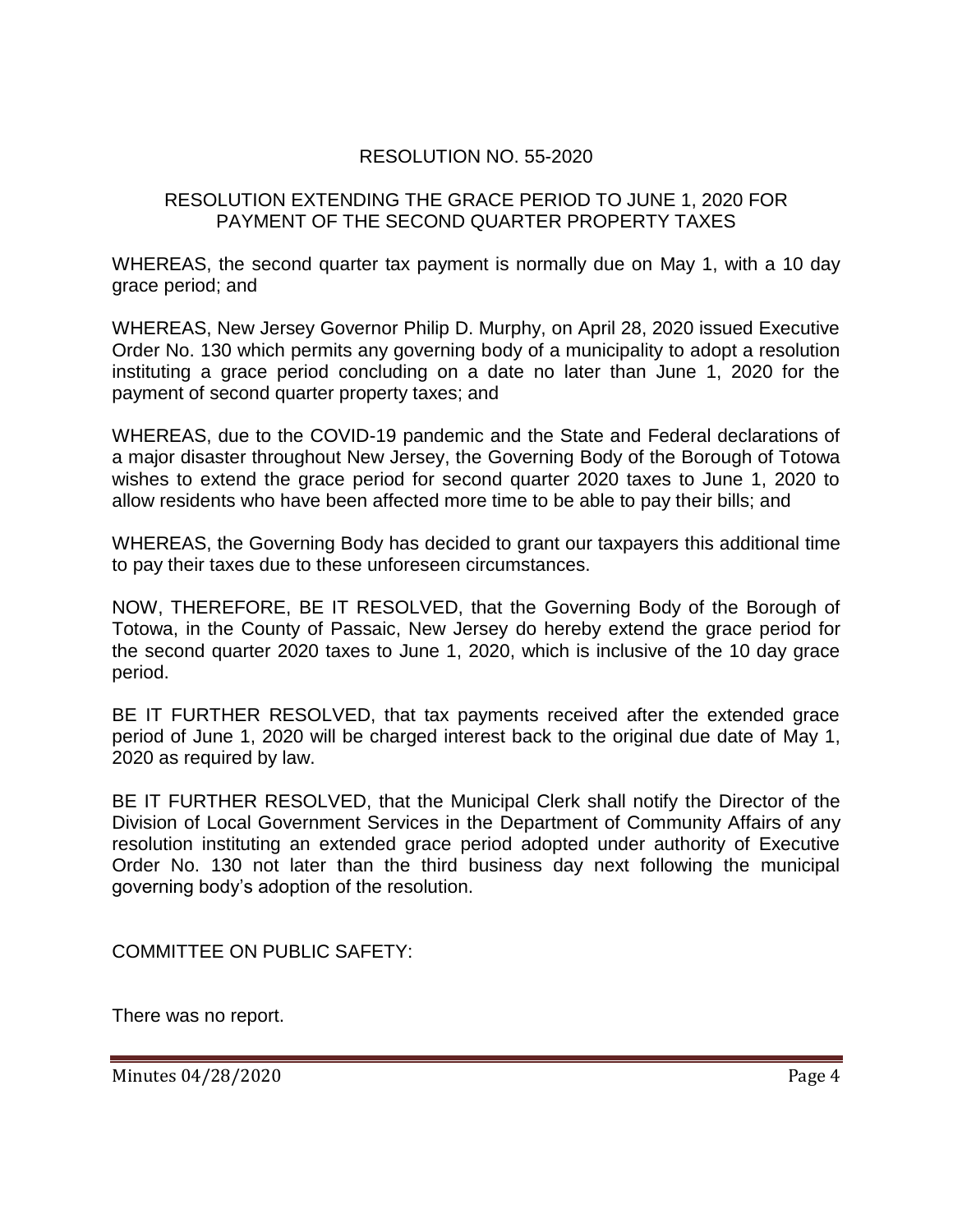## COMMITTEE ON PUBLIC WORKS:

There was a motion by Councilman Picarelli, seconded by Councilman D'Angelo to adopt the following Resolution Authorizing Professional Engineering Services For The Development Of A Geographic Information Services (GIS) Map For The Borough Of Totowa Water System. On roll call vote, all members of the Council present voted in the affirmative.

## RESOLUTION NO. 56-2020

#### RESOLUTION AUTHORIZING PROFESSIONAL ENGINEERING SERVICES FOR THE DEVELOPMENT OF A GEOGRAPHIC INFORMATION SERVICES ("GIS") MAP FOR THE BOROUGH OF TOTOWA WATER SYSTEM

WHEREAS, the Mayor and Council of the Borough of Totowa desire the development of a Geographic Information Services ("GIS") map for the Borough of Totowa's water system; and

WHEREAS, the GIS map is required by the New Jersey Department of Environmental Protection ("NJDEP") as part of the process for approval of the Bureau of Water System Engineering ("BWSE") permit applications; and

WHEREAS, the Mayor and Council of the Borough of Totowa desire to retain the services of a professional engineering firm to provide data collection; prepare a map to conform to GIS and NJDEP standards and prepare a report summarizing the map creation; and

WHEREAS, Richard A. Alaimo Engineering Associates has submitted a proposal dated October 8, 2019 to develop a GIS Map in an amount not to exceed \$25,700.00, a copy of which is on file in the office of the Borough of Totowa Municipal Clerk; and

WHEREAS, the Mayor and Council of the Borough of Totowa on April 28, 2020 did examine the proposal submitted by Richard A. Alaimo Engineering Associates; and

WHEREAS, pursuant to the applicable New Jersey State laws, these professional services may be awarded without public bidding.

NOW, THEREFORE, BE IT RESOLVED, that the Mayor and Council of the Borough of Totowa do hereby accept the proposal submitted by Richard A. Alaimo Engineering Associates for professional engineering services to develop a GIS map for the Borough of Totowa water system in the amount of \$25,700.00.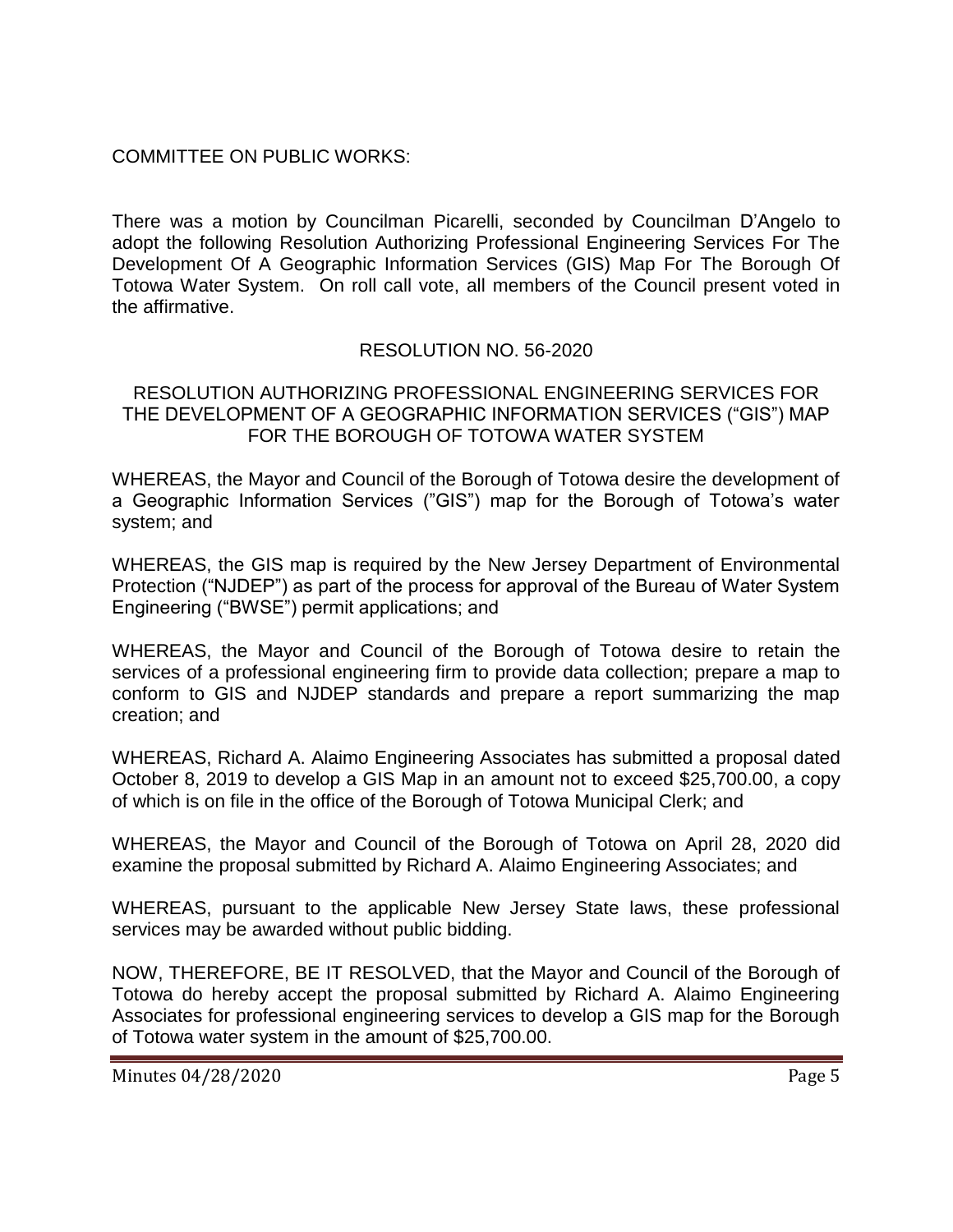BE IT FURTHER RESOLVED, that the Mayor and Council of the Borough of Totowa do hereby authorize Richard A. Alaimo Engineering Associates to perform the professional services as set forth in their proposal.

BE IT FURTHER RESOLVED, that the Municipal Council of the Borough of Totowa does hereby authorize the Mayor, Municipal Clerk and Municipal Engineer to execute any and all necessary instruments relating thereto.

There was a motion by Councilman Picarelli, seconded by Councilman D'Angelo to adopt the following Resolution Authorizing Professional Engineering Services For The Development Of A Hydraulic Model For The Borough Of Totowa Water System. On roll call vote, all members of the Council present voted in the affirmative.

# RESOLUTION NO. 57-2020

### RESOLUTION AUTHORIZING PROFESSIONAL ENGINEERING SERVICES FOR THE DEVELOPMENT OF A HYDRAULIC MODEL FOR THE BOROUGH OF TOTOWA WATER SYSTEM

WHEREAS, the Borough of Totowa is in need of a hydraulic model for the Borough of Totowa's water system which will enable a study of the system for any problems including high or low pressure, overtaxed water mains and an analysis of supply, boosters and tanks; and

WHEREAS, the Mayor and Council of the Borough of Totowa desire to retain the services of a professional engineering firm to provide data collection, model verification, fire flow evaluation, hydraulic modeling and a report summarizing the findings, identifying problems in the distribution system and recommending improvements; and

WHEREAS, Richard A. Alaimo Engineering Associates has submitted a proposal dated October 8, 2019 for the hydraulic modeling services in an amount not to exceed \$39,800.00, a copy of which is on file in the office of the Borough of Totowa Municipal Clerk; and

WHEREAS, the Mayor and Council of the Borough of Totowa on April 28, 2020 did examine the proposal submitted by Richard A. Alaimo Engineering Associates; and

WHEREAS, pursuant to the applicable New Jersey State laws, these professional services may be awarded without public bidding.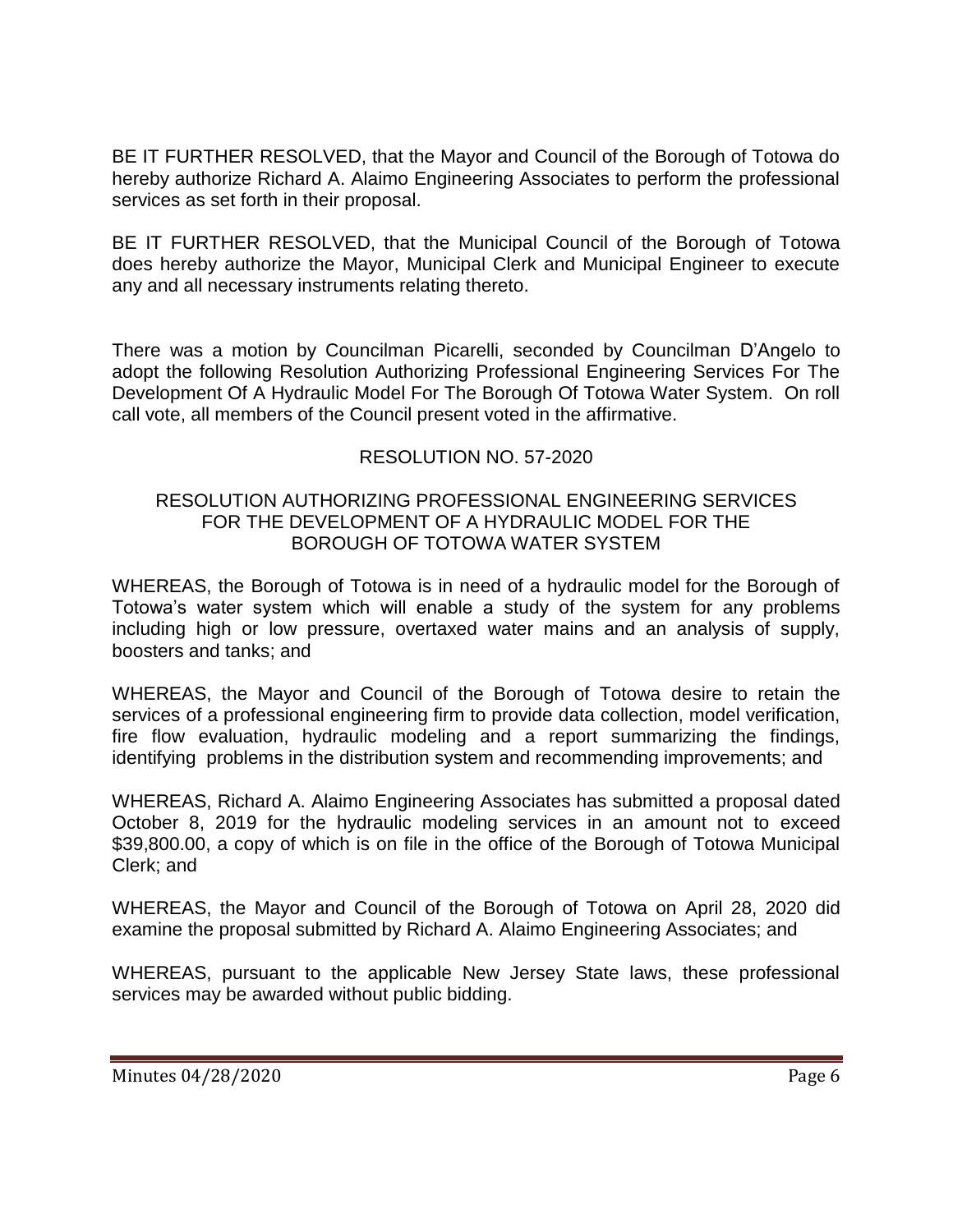NOW, THEREFORE, BE IT RESOLVED, that the Mayor and Council of the Borough of Totowa do hereby accept the proposal submitted by Richard A. Alaimo Engineering Associates for professional hydraulic modeling services in the amount of \$39,800.00.

BE IT FURTHER RESOLVED, that the Mayor and Council of the Borough of Totowa do hereby authorize Richard A. Alaimo Engineering Associates to perform the professional services as set forth in their proposal.

BE IT FURTHER RESOLVED, that the Municipal Council of the Borough of Totowa does hereby authorize the Mayor, Municipal Clerk and Municipal Engineer to execute any and all necessary instruments relating thereto.

# COMMITTEE ON ENGINEERING & PUBLIC PROPERTY:

There was a motion by Councilman Capo, seconded by Councilwoman Andriani to adopt the following Resolution Authorizing Professional Engineering Services For The Sanitary Sewer Main Rehabilitation – Phase IX. On roll call vote, all members of the Council present voted in the affirmative.

# RESOLUTION NO. 58-2020

## RESOLUTION AUTHORIZING PROFESSIONAL ENGINEERING SERVICES FOR THE SANITARY SEWER MAIN REHABILITATION - PHASE IX

WHEREAS, in August of 2011, the Borough of Totowa suffered the devastating effects of Hurricane Irene which resulted in unprecedented flooding throughout the community; and

WHEREAS, following the Hurricane, the Borough of Totowa Municipal Engineer recommended the rehabilitation of portions of the sanitary sewer mains located throughout the municipality; and

WHEREAS, to date, eight Phases of the on-going Sanitary Sewer Main Rehabilitation Project have been completed; and

WHEREAS, the Borough of Totowa Municipal Engineer has now recommended the rehabilitation of existing sanitary sewer mains within Boyle Avenue, from Franklin Place to Totowa Road; and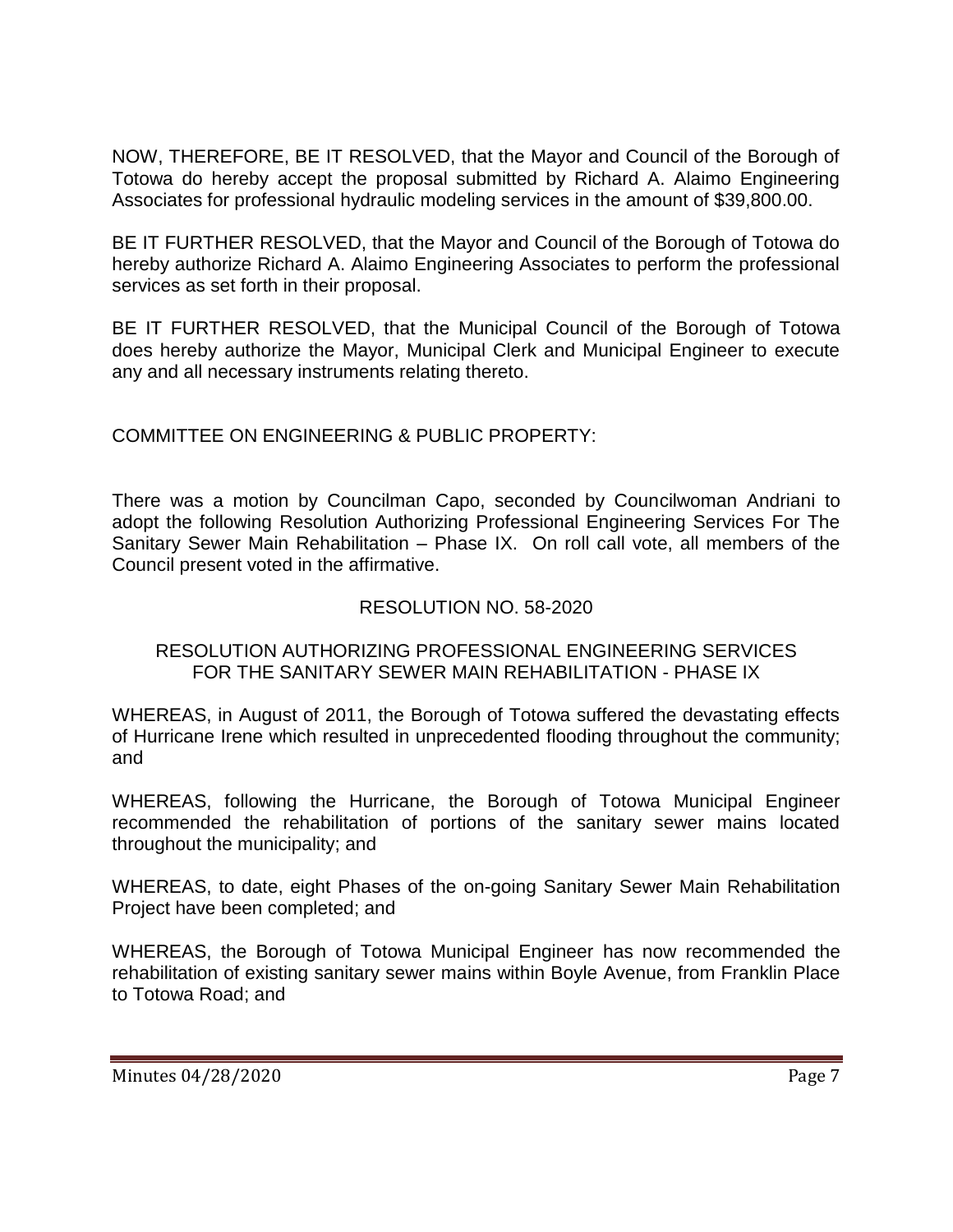WHEREAS, the work consists primarily of the installation of cured-in-place lining for approximately 900 linear feet of existing sanitary sewer main; and

WHEREAS, the Borough of Totowa received a Block Grant from Passaic County through the Community Development Block Grant Program for the additional rehabilitation work; and

WHEREAS, the Mayor and Council of the Borough of Totowa desire to retain the services of a professional engineering firm to provide design services, prepare bid documents, assist in the bidding process and supervise construction for Phase IX of the Sanitary Sewer Main Rehabilitation Project; and

WHEREAS, Richard A. Alaimo Engineering Associates has submitted a proposal dated February 12, 2020 to provide the design, bid assistance and construction supervision services for the rehabilitation of sanitary sewer mains at a cost not to exceed \$32,100.00, a copy of which is on file in the office of the Borough of Totowa Municipal Clerk; and

WHEREAS, the Mayor and Council of the Borough of Totowa on April 28, 2020 did examine the proposal submitted by Richard A. Alaimo Engineering Associates; and

WHEREAS, pursuant to the applicable New Jersey State laws, these professional services may be awarded without public bidding.

NOW, THEREFORE, BE IT RESOLVED, that the Mayor and Council of the Borough of Totowa do hereby accept the proposal submitted by Richard A. Alaimo Engineering Associates for professional engineering services for the Sanitary Sewer Main Rehabilitation Project – Phase IX in the amount of \$32,100.00.

BE IT FURTHER RESOLVED, that the Mayor and Council of the Borough of Totowa do hereby authorize Richard A. Alaimo Engineering Associates to perform the professional services as set forth in their proposal.

There was a motion by Councilman Capo, seconded by Councilwoman Andriani to adopt the following Resolution Authorizing Installation Of Virus Shielding Barrier Systems For The Borough Of Totowa Tax Office, Borough Clerk Office And Building Department Office. On roll call vote, all members of the Council present voted in the affirmative.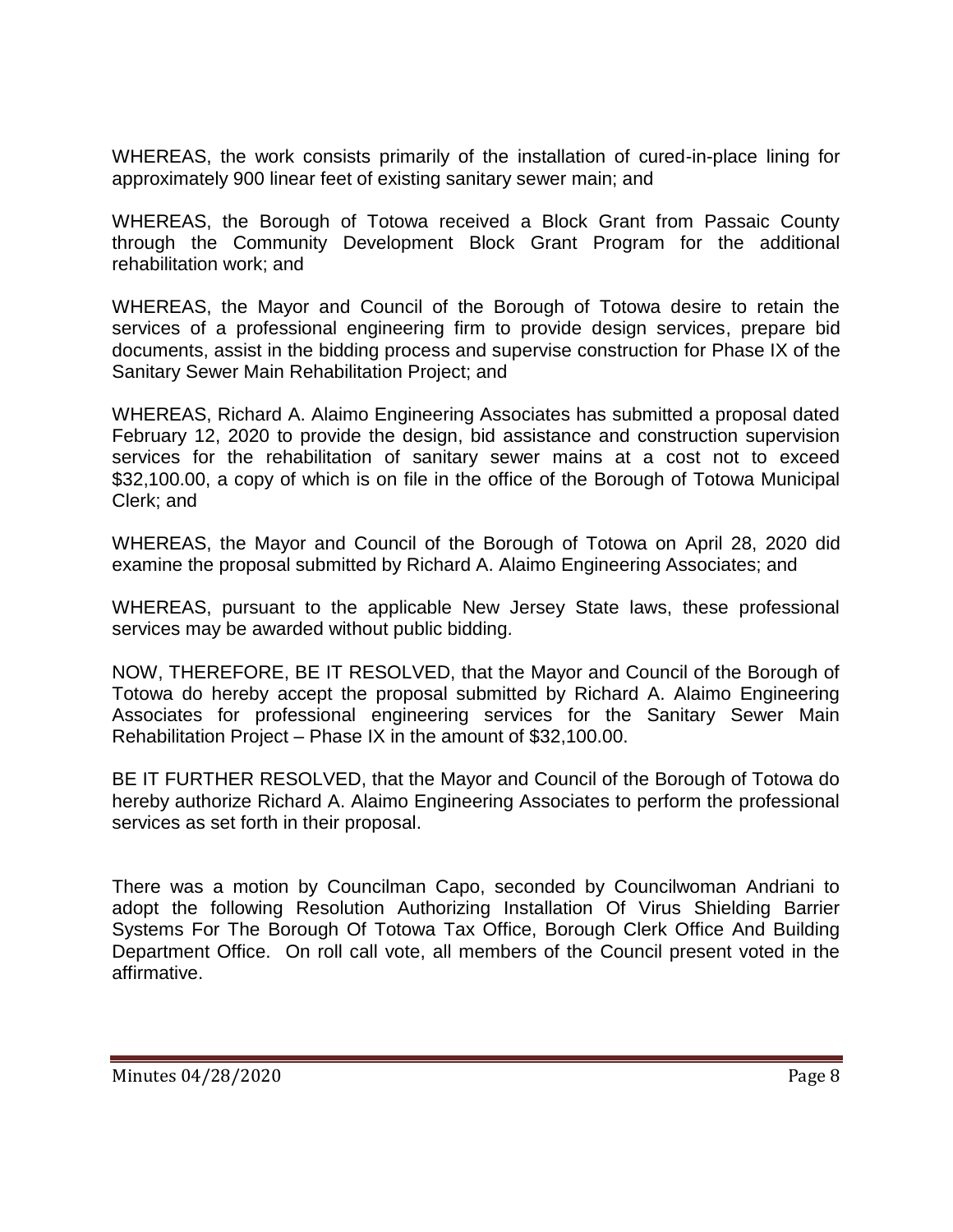# RESOLUTION NO. 59-2020

## RESOLUTION AUTHORIZING INSTALLATION OF VIRUS SHIELDING BARRIER SYSTEMS FOR THE BOROUGH OF TOTOWA TAX OFFICE, BOROUGH CLERK OFFICE AND BUILDING DEPARTMENT OFFICE

WHEREAS, SARS-CoV-2 is the virus that causes Coronavirus Disease 19 ("Covid-19"), a contagious and at times fatal, respiratory disease; and

WHEREAS, by Executive Order No. 103 dated March 9, 2020, Governor Phil Murphy declared a Public Health Emergency and State of Emergency in the State of New Jersey in response to the Covid-19 outbreak; and

WHEREAS, by Executive Order No. 107 dated March 21, 2020, Governor Murphy further ordered that all residents of the State of New Jersey were to remain at home and closed all non-essential businesses; and

WHEREAS, in accordance with Executive Order No. 107, the Mayor and Council of the Borough of Totowa directed the Borough of Totowa to close all municipal offices to the public; and

WHEREAS, thereafter the Borough of Totowa undertook a hazard assessment and implemented infection control strategies and safe work practices; and

WHEREAS, in anticipation of re-opening the municipal offices to the public, the Municipal Clerk of the Borough of Totowa has recommended that virus shielding barrier systems be installed within the various municipal offices as a measure to protect our workers from exposure to, and infection with Covid-19; and

WHEREAS, Clear Security Systems, 759 Bloomfield Avenue, Suite 356, West Caldwell, New Jersey 07006 has submitted a proposal to provide the necessary labor and materials for the installation of virus shielding barrier systems for the Borough of Totowa Municipal Offices in the amount of \$19,400.00, a copy of which is on file in the office of the Municipal Clerk of the Borough of Totowa; and

WHEREAS, the Mayor and Council of the Borough of Totowa desire to authorize the installation of the virus shielding barrier systems for the Municipal Offices for the general health, safety and well-being of both the employees and residents of the Borough of Totowa; and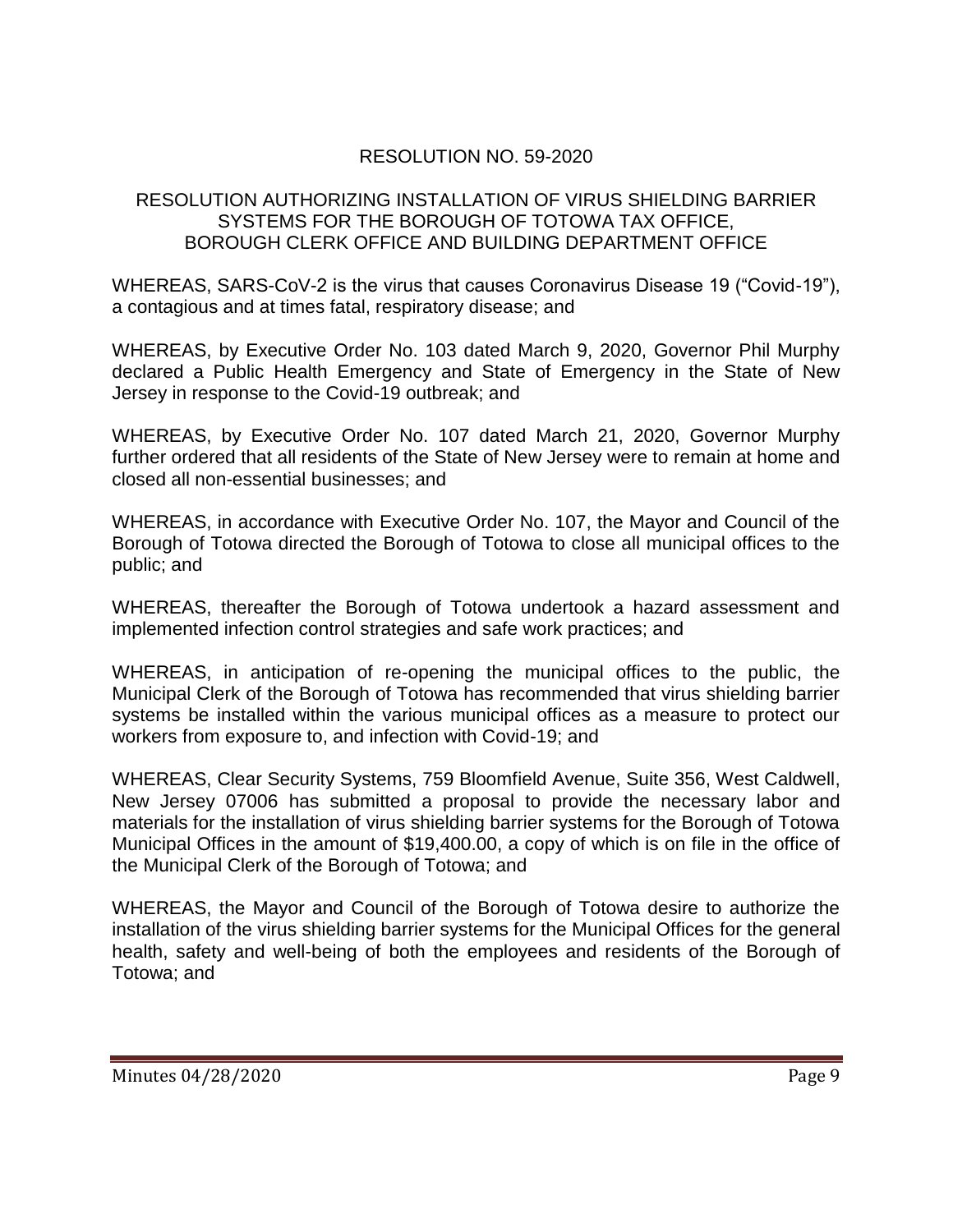WHEREAS, the Mayor and Council of the Borough of Totowa further desire that these safety precautions be undertaken as soon as possible so that the virus shielding barrier systems are in place at the time the Borough of Totowa Municipal Offices are permitted to re-open to the public; and

WHEREAS, pursuant to N.J.S.A. 40A:11-5(1)(i), these safety measures and installation of protective barrier equipment constitutes extraordinary, unspecifiable services that may be authorized by the Borough of Totowa without public bidding.

NOW, THEREFORE, BE IT RESOLVED, that the Mayor and Council of the Borough of Totowa do hereby accept the proposal from Clear Security Systems for the installation of the virus shielding barrier systems for the Borough of Totowa Municipal Offices in the amount of \$19,400.00.

BE IT FURTHER RESOLVED, that the Mayor and Council of the Borough of Totowa do hereby authorize the Clear Security Systems to provide the labor and materials for the installation of the virus shielding barrier systems as set forth in their proposals.

There was a motion by Councilman Capo, seconded by Councilwoman Andriani to adopt the following Resolution Authorizing Installation Of Security And Protective Measures For The Borough of Totowa Municipal Court Office. On roll call vote, all members of the Council present voted in the affirmative.

## RESOLUTION NO. 60-2020

### RESOLUTION AUTHORIZING INSTALLATION OF SECURITY AND PROTECTIVE MEASURES FOR THE BOROUGH OF TOTOWA MUNICIPAL COURT OFFICE

WHEREAS, the Supreme Court of the State of New Jersey had adopted Statewide Municipal Court Security Policy which requires each municipal court to adopt a detailed Municipal Court Security Plan; and

WHEREAS, in accordance with this mandate, the Borough of Totowa Municipal Court has adopted a detailed Municipal Court Security Plan which includes the installation of a bullet resistant window, walls and vision panel door for the Borough of Totowa Municipal Court Violations Office; and

WHEREAS, by Resolution No. 59-2020 dated April 28, 2020, the Mayor and Council of the Borough of Totowa authorized the installation of virus shielding barrier systems for the various Borough of Totowa Municipal Offices to protect municipal employees from exposure to, and infection with Covid-19; and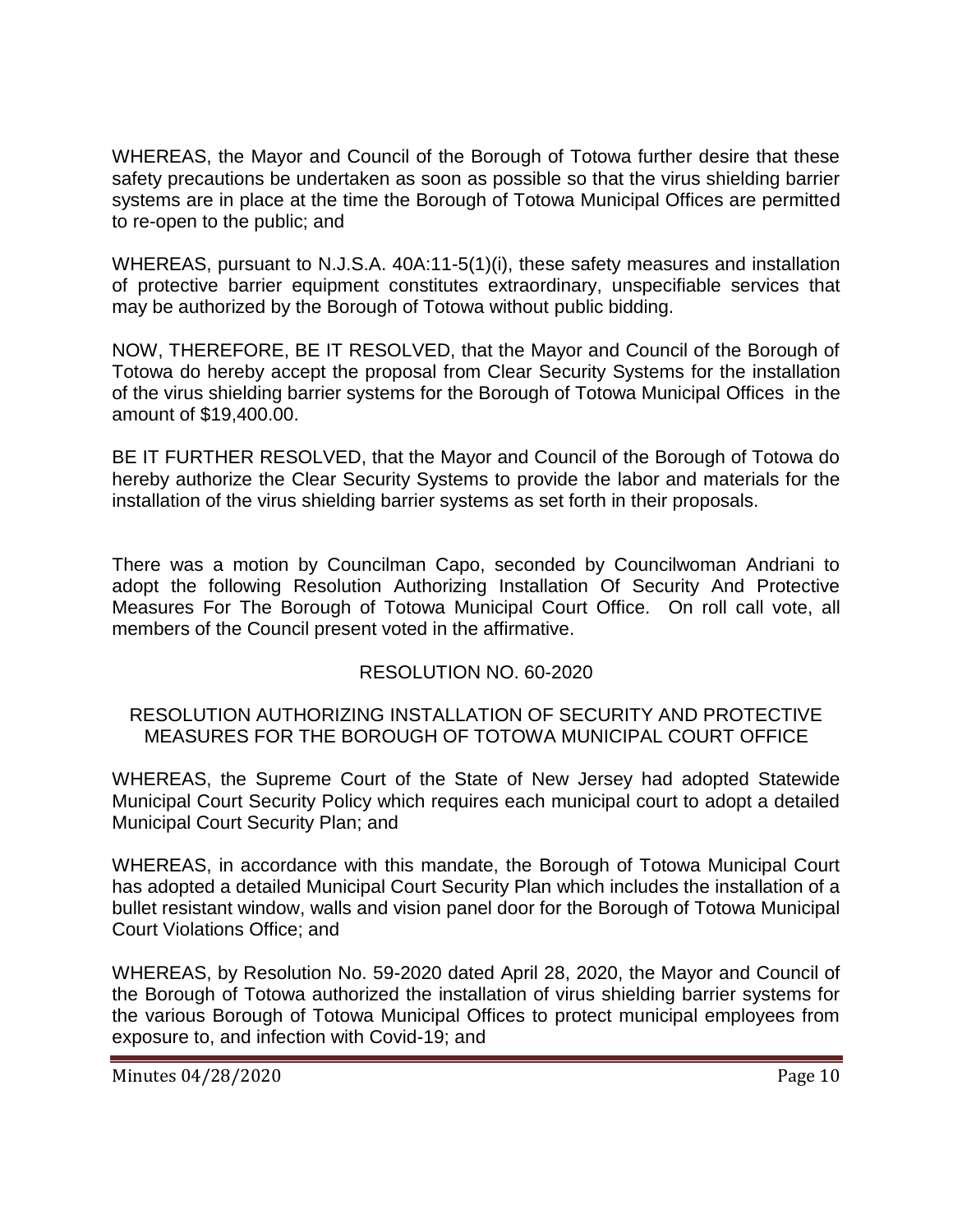WHEREAS, the installation of the bullet resistant windows and panel door will further serve as the protective virus shielding barrier system for the Borough of Totowa Municipal Court staff; and

WHEREAS, Clear Security Systems, 759 Bloomfield Avenue, Suite 356, West Caldwell, New Jersey 07006 has submitted a proposal to provide the necessary labor and materials for the installation of the dual security and protective measures for the Borough of Totowa Municipal Court Violations Office in the amount of \$12,320.00, a copy of which is on file in the office of the Municipal Clerk of the Borough of Totowa; and

WHEREAS, the Mayor and Council of the Borough of Totowa desire to authorize the installation of the bullet resistant window, walls and vision panel door, which will also serve as the protective virus shielding barrier system, for the Borough of Totowa Municipal Court Violations Office for the general health, safety and well-being of both the employees and residents of the Borough of Totowa; and

WHEREAS, the Mayor and Council of the Borough of Totowa further desire that these security measures be undertaken as soon as possible so that both the bullet resistant and virus shielding protective barrier glass and vision panel door are in place at the time the Borough of Totowa Municipal Offices are permitted to reopen to the public; and

WHEREAS, pursuant to N.J.S.A. 40A:11-5(1)(i), the installation of the security measures and the protective barrier system constitutes extraordinary, unspecifiable services that may be authorized by the Borough of Totowa without public bidding.

NOW, THEREFORE, BE IT RESOLVED, that the Mayor and Council of the Borough of Totowa do hereby accept the proposal from Clear Security Systems for the installation of the bullet resistant window, walls and vision panel door which will also serve as the virus shielding barrier system for the Borough of Totowa Municipal Court Violations Office in the amount of \$12,320.00.

BE IT FURTHER RESOLVED, that the Mayor and Council of the Borough of Totowa do hereby authorize the Clear Security Systems to provide the labor and materials for the installation of the security and protective equipment as set forth in their proposals.

COMMITTEE ON LIAISON & INSPECTION:

There was no report.